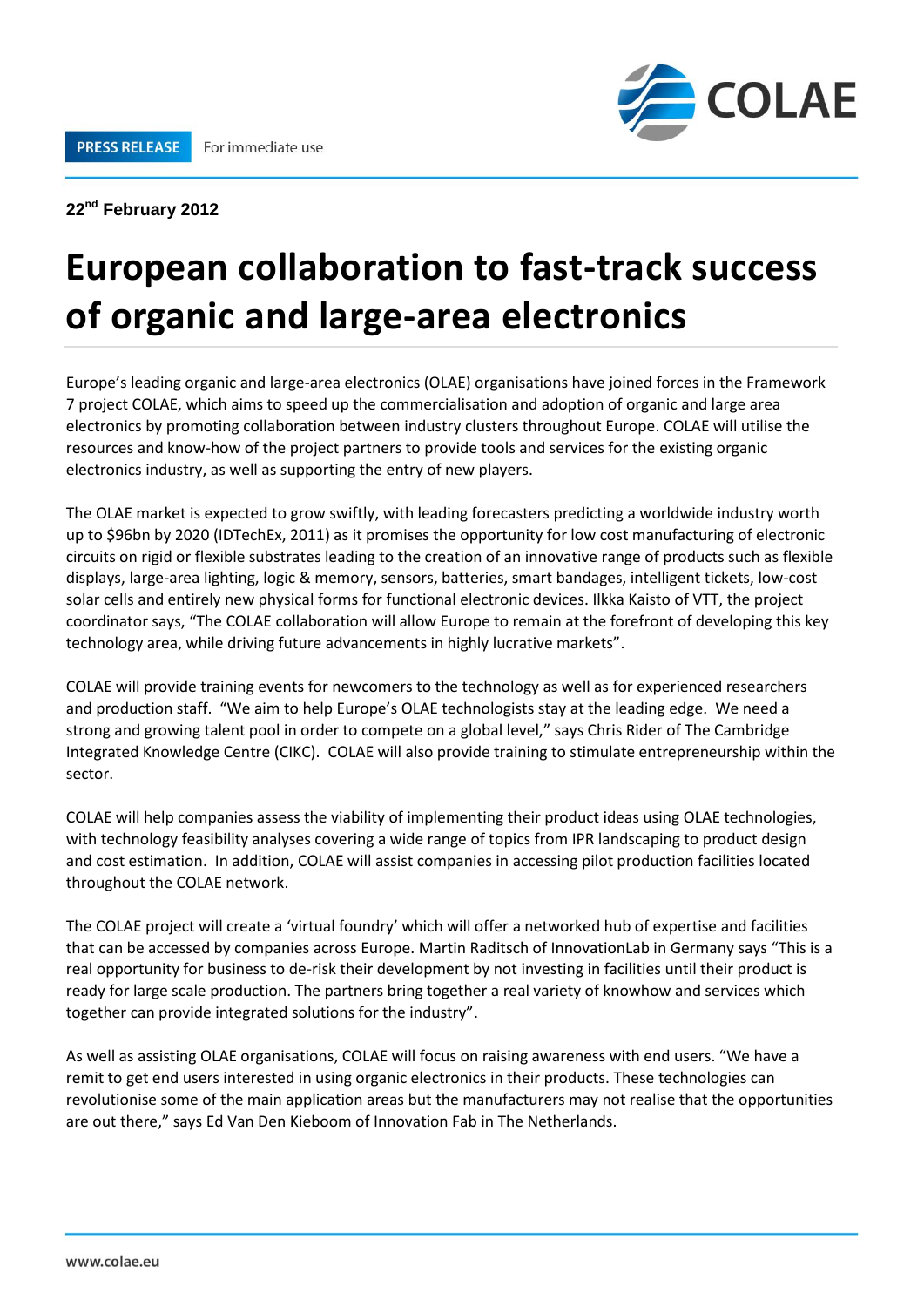"This project involves some of the key movers and shakers in the OLAE industry, and together we can make a real difference to the pace of commercialisation and adoption for this exciting technology" said Martin Walkinshaw of CPI in the UK.

Additionally, COLAE will identify the most important research and development needs and challenges and the most promising new application areas for OLAE, with the aim of providing guidance for future R&D investments and funding strategies.

[www.colae.eu](http://www.colae.eu/) [| info@colae.eu](mailto:info@colae.eu) | [@COLAE](https://twitter.com/colae)

## **Notes to Editor:**

COLAE (Commercialisation Clusters of Organic and Large Area Electronics) is a €3.2m Framework Programme Seven project. The project is made up of 18 partners from 12 countries:

- VTT Technical Research Centre of Finland (Finland)- <http://www.vtt.fi/>
- CPI The Centre for Process Innovation (UK) <http://www.uk-cpi.com/>
- Cambridge Integrated Knowledge Centre (UK) <http://www-g.eng.cam.ac.uk/CIKC/>
- Ghent University (Belgium) [http://www.ugent.be](http://www.ugent.be/)
- Centre for Nanotechnology and Smart Materials (Portugal) <http://www.centi.pt/>
- TNO Holst Centre (Netherlands) <http://www.tno.nl/> & [http://www.holstcentre.com](blocked::http://www.holstcentre.comdisclaimer/)
- InnovationFab (Netherlands) <http://www.innovationfab.com/>
- CSEM Swiss Center for Electronics and Microtechnology (Switzerland) [http://www.csem.ch](http://www.csem.ch/)
- InnovationLab GmbH (Germany) <http://www.innovationlab.de/>
- **Drganic Electronics Saxony (Germany)** [http://www.oes-net.de](http://www.oes-net.de/)
- Fraunhofer EMFT (Germany) [http://www.emft.fraunhofer.de](http://www.emft.fraunhofer.de/)
- Aristotle University of Thessaloniki (Greece) <http://ltfn.physics.auth.gr/>
- Joanneum Research (Austria) <http://www.joanneum.at/>
- NanoTecCenter Weizmann Research (Austria) [http://www.ntc-weiz.at](http://www.ntc-weiz.at/)
- Cetemmsa Technology Centre (Spain) <http://www.cetemmsa.com/>
- Acreo (Sweden) <http://www.acreo.se/>